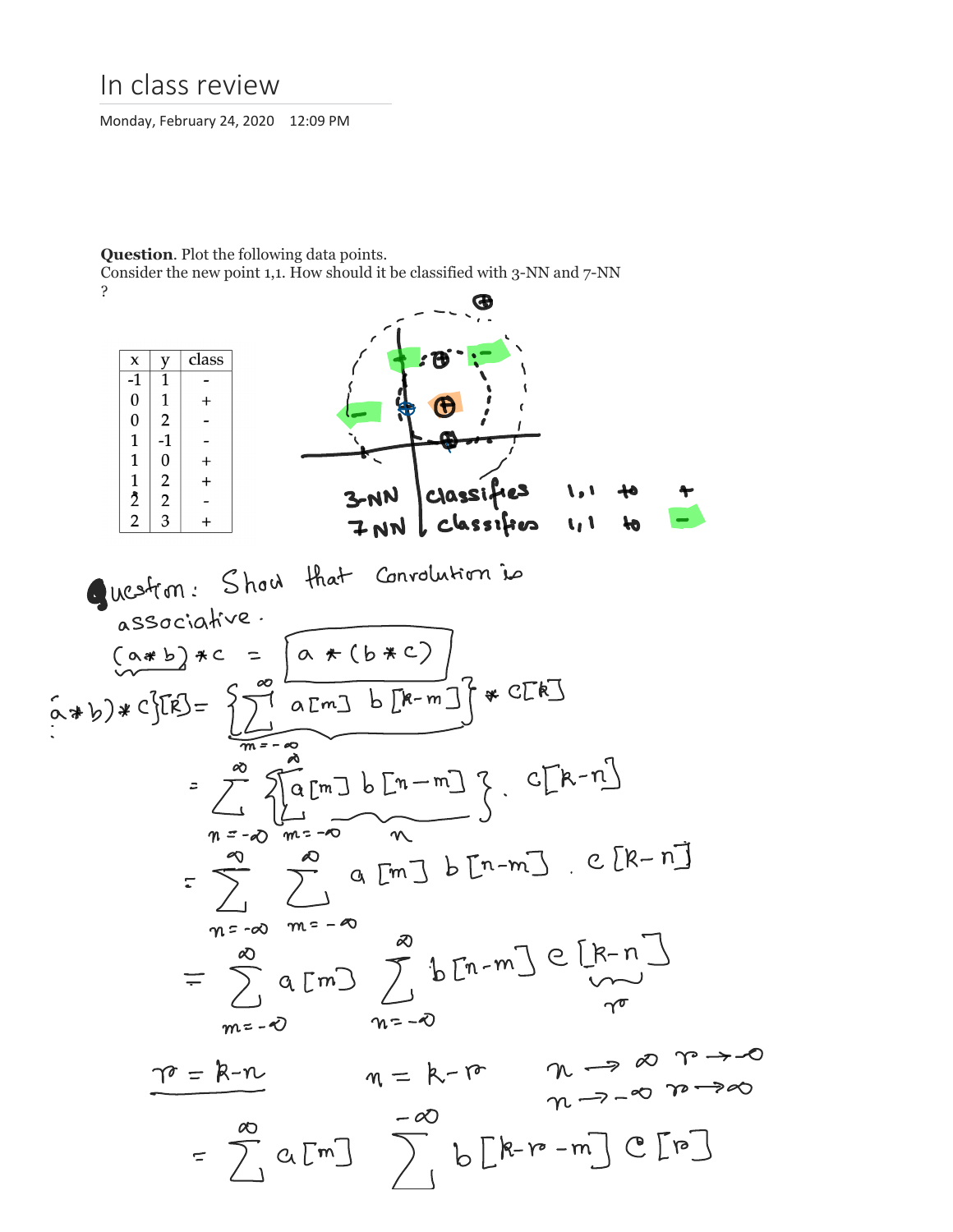$$
m=-0
$$
\n
$$
\overline{m}=\infty
$$
\n
$$
=
$$
\n
$$
m=-0
$$
\n
$$
=
$$
\n
$$
m=-0
$$
\n
$$
=
$$
\n
$$
m=-0
$$
\n
$$
=
$$
\n
$$
m=-0
$$
\n
$$
m=-0
$$
\n
$$
m=-0
$$
\n
$$
m=-0
$$
\n
$$
m=-0
$$
\n
$$
m=-0
$$
\n
$$
m=-0
$$
\n
$$
m=-0
$$
\n
$$
m=-0
$$
\n
$$
m=-0
$$
\n
$$
m=-0
$$
\n
$$
m=-0
$$
\n
$$
m=-0
$$
\n
$$
m=-0
$$
\n
$$
m=-0
$$
\n
$$
m=-0
$$
\n
$$
m=-0
$$
\n
$$
m=-0
$$
\n
$$
m=-0
$$
\n
$$
m=-0
$$
\n
$$
m=-0
$$
\n
$$
m=-0
$$
\n
$$
m=-0
$$
\n
$$
m=-0
$$
\n
$$
m=-0
$$
\n
$$
m=-0
$$
\n
$$
m=-0
$$
\n
$$
m=-0
$$
\n
$$
m=-0
$$
\n
$$
m=-0
$$
\n
$$
m=-0
$$
\n
$$
m=-0
$$
\n
$$
m=-0
$$
\n
$$
m=-0
$$
\n
$$
m=-0
$$
\n
$$
m=-0
$$
\n
$$
m=-0
$$
\n
$$
m=-0
$$
\n
$$
m=-0
$$
\n
$$
m=-0
$$
\n
$$
m=-0
$$
\n
$$
m=-0
$$
\n
$$
m=-0
$$
\n
$$
m=-0
$$
\n
$$
m=-0
$$
\n
$$
m=-0
$$
\n
$$
m=-0
$$
\n
$$
m=-0
$$
\n
$$
m=-0
$$
\n
$$
m=-0
$$
\n<

**Question**. Each dataset is clustered using two different methods, and one of them is K-means. The distance measure used here is the Euclidean distance. Which one is using Kmeans?



Figure 2: Clustered results for  $6$  datasets

**Question**. We are using k-means clustering to define "visual words" from a set of image patches.

(a) How is the size of the vocabulary (number of  $\leq$ codewords) related to k?

(b) How is the size of the feature vector (xi) representing an image related to k?

Visual Works

ے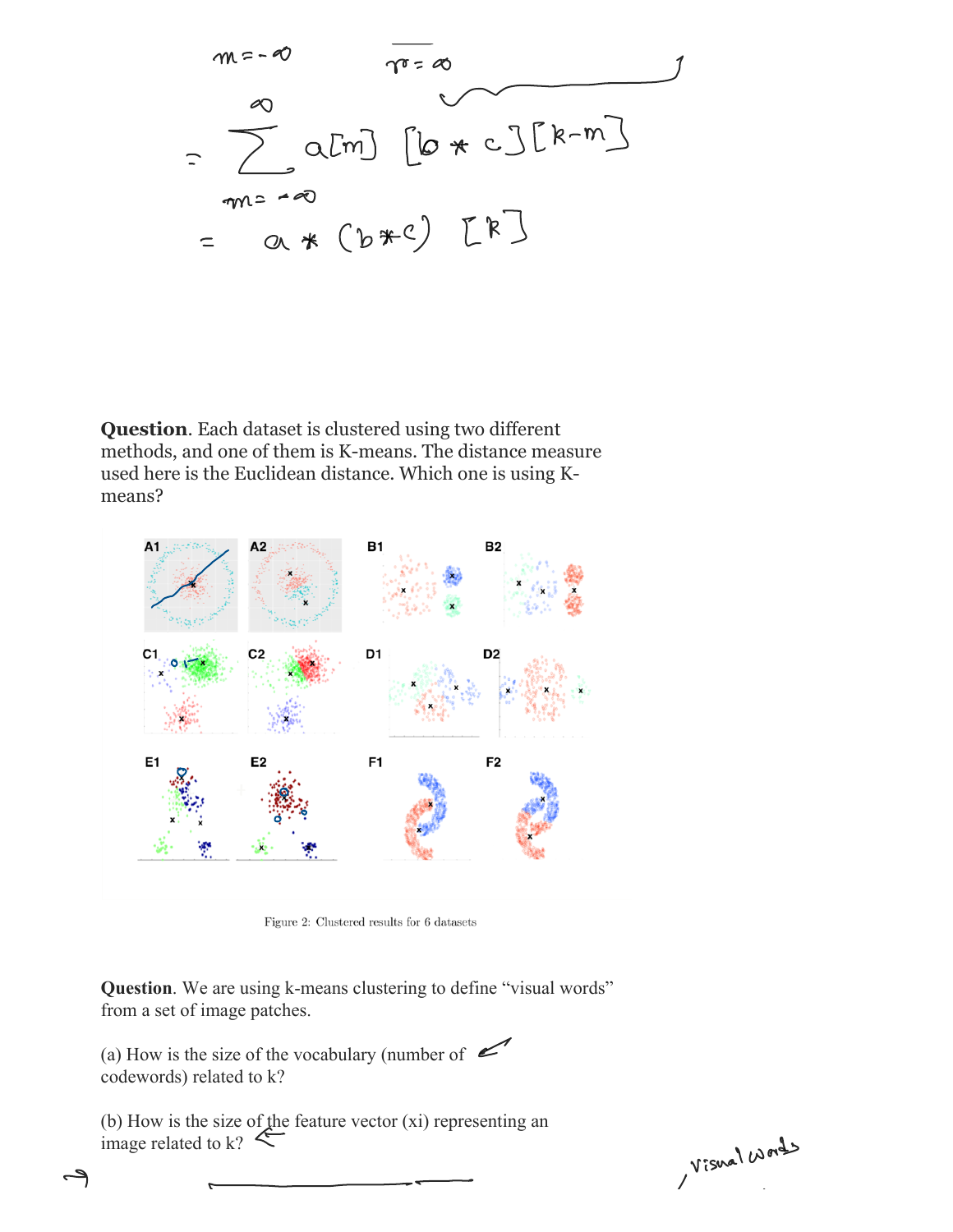

**Question**. Consider an omni-directional robot controlled by a joystick. For each button press in the joystick, the robot moves 0.1m in the pushed direction **relative to its current orientation** (shown by the big red arrow).

Orientation is controlled with X and B buttons, for a 10-degree left and a 10-degree right turns. Assuming that the robot has started from the origin as shown in the figure. What is the